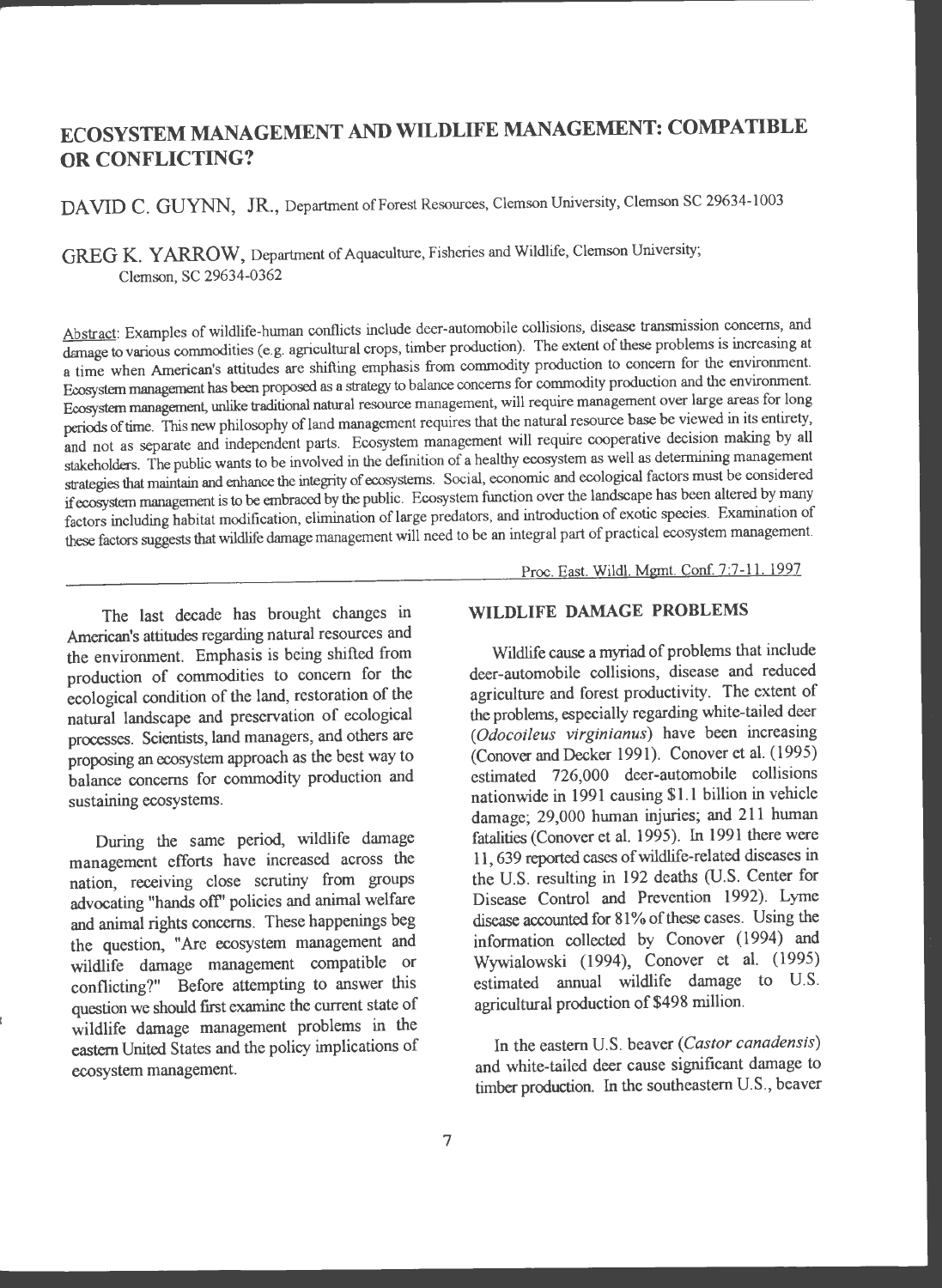have flooded more than 288,000 ha of forestland in 6 of 13 southern states (Amer and Hepp 1989) causing an annual loss of \$22 million (Conover et al. 1995). Beaver also damage non-impounded timber by felling and gnawing trees.

White-tailed deer cause most of the timber damage in the Northeast. Experiments using exclosures have demonstrated that deer browsing can reduce height growth of regenerating forest stands resulting in longer rotations before trees are ready for harvest (Richards and Farnsworth 1971, Marquis and Brenneman 1981). Furthermore, deer browsing can alter forest species composition (Marquis and Gorsey 1978). In many situations, tree species that are desirable for timber production are also species deer prefer to browse (Marquis and Brenneman 1981). Conover et al. (1995) estimated that annual deer-induced damage to timber in the Northeast may approach \$400 million.

The cumulative effect of wildlife-related damage<br>losses is staggering. Conover et al. (1995) Conover et al.  $(1995)$ conservatively estimated annual economic losses in the U.S. approaching \$3 billion. The ecological impacts of wildlife-related damage to ecosystems and the environment are less known.

### **POLICY IMPLICATIONS OF ECOSYSTEM MANAGEMENT**

Many definitions of ecosystem management have been offered, but no widely accepted definition yet exists (Grumbine 1994). However, there are four major considerations that have policy implications that are common to most definitions (Wallace et al. 1994).

First, ecosystem management will require management for longer periods of time over larger land areas than has been practiced in the past. Ecosystems function in cycles that may span centuries. To ensure that ecosystems can function and renew themselves will require planning for many generations into the future. Species like black bear *(Ursus americanus)* may utilize 40 km<sup>2</sup> or more habitat in a year's time (Pelton 1982). It has been estimated that a black bear population needs an

area of at least  $200 \text{ km}^2$  to remain viable over a long period of time (Harris 1988). With current land ownership patterns, and an economic system based on enhancing short-term gains, society will need to consider longer time periods and cooperative management over large tracts of land that include many ownerships to accommodate species like the black bear.

Second, ecosystem management rejects the traditional idea that the world can be analyzed as separate, independent parts. The natural resource base needs to be viewed in its entirety. This consideration is difficult for many of us to<br>understand. Farmers tend to focus on plant Farmers tend to focus on plant varieties, soil and water. Foresters are concerned with tree species that grow fast or have desirable properties for producing products. Wildlife biologists think more about animals, particularly those that are hunted, endangered, or preferred for their aesthetic value. Natural resource users and managers tend to be specialists. Ecosystem management will require that we consider all parts as they function together.

Third, ecosystem management will require open communication and cooperative decision-making. The need to integrate the knowledge and values of a broad array of individuals and organizations will require community and regional planning. All parties must be determined to reach a consensus rather than protect their individual interests. Natural resource agencies, user groups, and commoditybased industries must be flexible enough to embrace both the dynamic nature of ecosystems and the adaptive nature of ecosystem management.

The fourth consideration is perhaps the most important. The public wants to be involved in the process of defining desired ecological conditions and the means to achieve them. Definitions of ecosystem boundaries will be based more on social rather than scientific considerations. The public is suspicious of information put forth by scientists and managers whose interests are narrow and reflect the history of a discipline. We need to develop a firm consensus of how to approach ecosystem management that unites organizations, agencies, and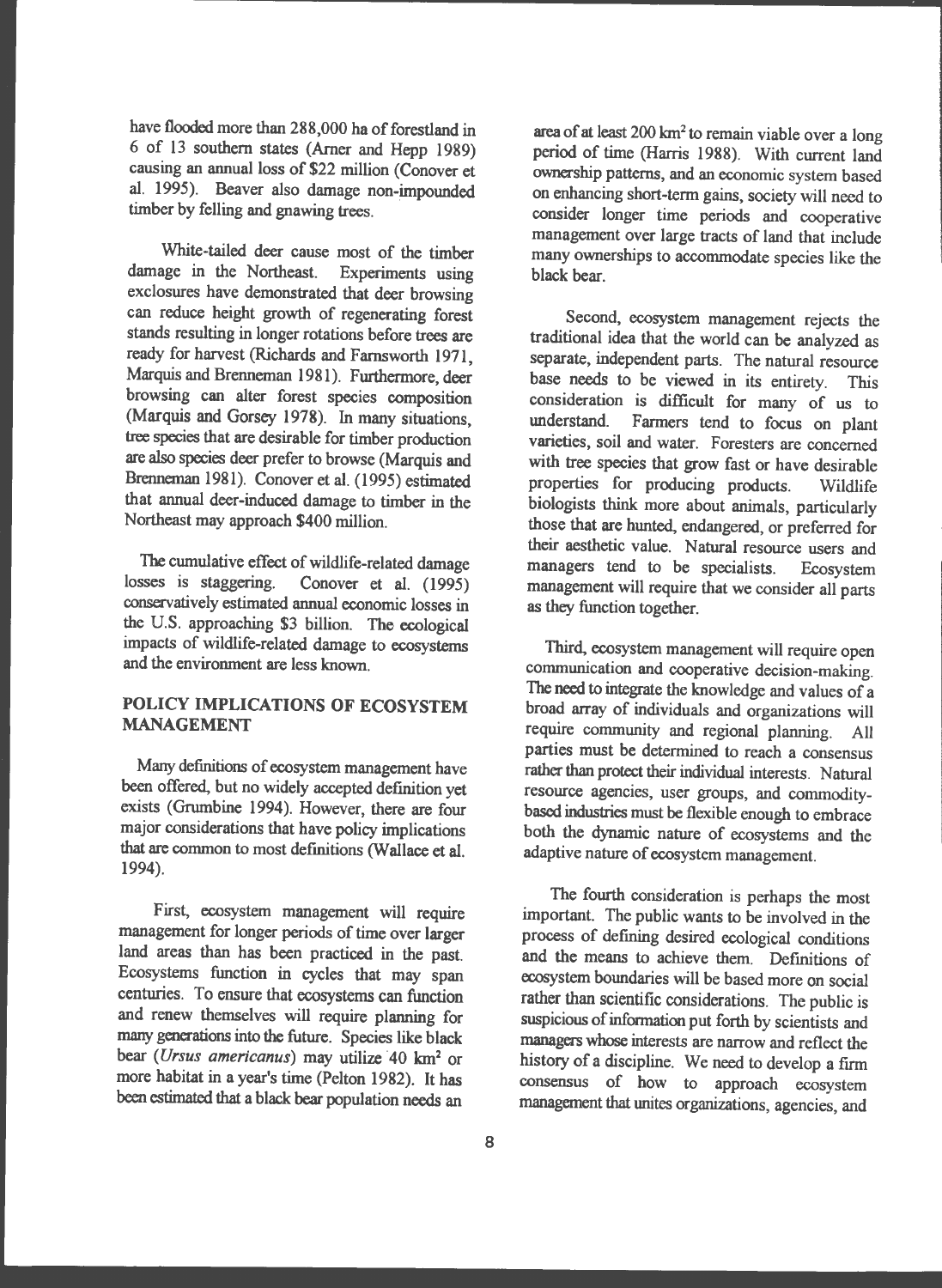people. This can establish a base of trust and credibility from which we can move forward.

Collectively, these four considerations suggest that social, economic, and ecological factors must be integrated with ecological concepts if ecosystem management strategies are to be embraced by the public, particularly those who own land. In the eastern U.S., about 90% of forested lands are in private ownership (Powell et al. 1992). Public lands are often fragmented and managed to exclude natural disturbances such as fire, reducing landscape function. Legislation and regulation offer an approach to inject ecological considerations into land use policy, but the current debates concerning the reauthorization of the Endangered Species Act, the Clean Water Act and the 1995 Farm Bill clearly reflect the public's concern for private property rights and commodity values. Time and space scales appropriate to meaningful ecosystem management strategies in the eastern U.S. will require inclusion of large areas of private lands. Practical strategies will need to be developed with input from local stakeholders to consider the economic welfare of landowners and communities and to allow flexibility in dealing with specific situations such as wildlife damage problems.

## **ENHANCING ECOSYSTEM FUNCTION**

Examination of ecosystems at the landscape level reveals that in most situations natural functions have been altered due to one or more of the following occurrences: 1) reduction and extinction of large predators, 2) habitat modification, and 3) introduction of exotic species.

The disappearance of large predators allows populations of ungulates, such as white-tailed deer, to occur at high densities that can alter habitat structure and composition to the detriment of other species such as nesting birds (Terborgh 1989). Reintroduction of large predators to regulate ungulate populations also has an aesthetic and emotional appeal for many people. Establishment of red wolf ( *Canis rufus)* populations on the Great Smoky Mountain National Park and the Alligator River Refuge, and reintroduction of the gray wolf ( *Canis lupus)* on the Yellowstone National Park have received national attention and created controversy between those favoring ecosystem function and those concerned with commodity production. Wolves are wide-ranging animals. If viable populations are established, individuals will eventually leave public property which will create concerns over wolf-human interactions and potential conflicts. Removing problem animals in these situations may be a necessary damage management option if the public is to support, or in some cases, tolerate reintroduction of predators.

Agriculture operations, forestry and other land management practices that modify habitat can also create conditions that favor early successional or edge species such as white-tailed deer, beaver, raccoon *(Procyon lotor)* and brown-headed cowbird (*Molothrus ater*). In time these species can become pests that create damage problems and negatively impact biodiversity. Early successional habitat along streams in the mountains of South Carolina has allowed extensive inundation by beaver which has altered water temperature and stream flow to the detriment of some aquatic species (Barnes 1993). Nest predation by raccoons and parasitism by brown-headed cowbirds have contributed to declines in neotropical migratory birds (Terborgh 1989). Restoration of ecosystem function, and maintenance of biodiversity, can be enhanced by controlling depredating wildlife numbers until habitat restoration can be established.

Control of exotic species such as feral hogs *(Sus scrofa)* on public lands like the Great Smoky Mountains National Park and the Congaree National Monument, should be an integral part of ecosystem management strategies in the Southeast. Katahira et al. (1993) demonstrated that feral hogs can be eliminated from large areas in Hawaii, if areas are fenced to prevent recolonization from adjoining properties. Pigs on the Hawaii Volcanoes National Park trample and root-up understory plants degrading native bird habitat, altering forest succession and drastically reducing the diversity and abundance of endemic plants on the island. The authors point out that the pig-induced alterations of natural processes conflicted with the refuge's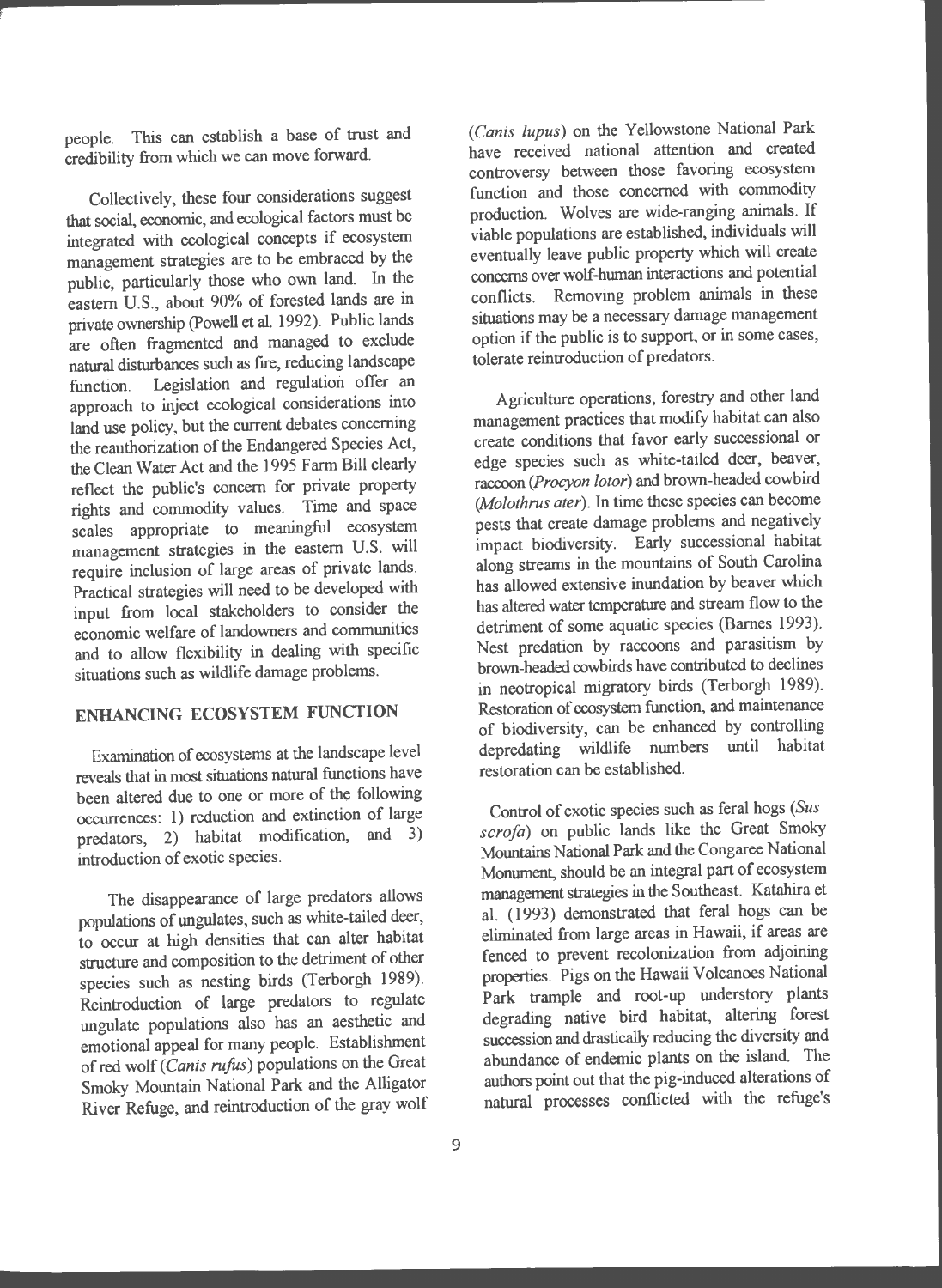mandate to protect and manage native ecosystems. Similar problems exist on several barrier islands along the southeastern gulf coast where feral hogs are destroying sand dunes and native island plants . Across the Southeast, wild pigs have also caused problems with timber reforestation, damaged agricultural crops, and created the potential to spread diseases to other species (Sweeney and Sweeney 1982).

#### **COMPATIBLE OR CONFLICTING?**

Philosophically, appealing arguments could be made that ecosystem management and wildlife damage management are mutually exclusive. However, the abstract and reality seldom resonate in perfect harmony. Such is the case with ecosystem management and wildlife damage management. With societies extensive use and dependence on natural resources, and with 90% of the natural resource base occurring on private lands, wildlife damage management must be an integral part of viable ecosystem management strategies in the eastern U.S. Those strategies that involve public input will have a good chance for success. Open communication and cooperative decision making will be paramount if those who own the land and whose welfare depends on use of these lands are to support wildlife damage control efforts and ecosystem management. If we fail to allow flexibility to address specific problems like wildlife damage on private property, ecosystem management has little chance of success, regardless of legislation and regulation.

Wildlife damage management needs to broaden its scope to address ecological function. For example, species interactions like those between white-tailed deer and nongame animals, need to be understood . Animal damage management can enhance ecosystem function, biodiversity, and the long-term integrity of landscapes, particularly concerning exotic and invasive species. Wildlife damage management should focus on an integrated approach that maintains an ecological balance through preventive measures that control depredating animal numbers and regulate negative interactions before significant damage occurs. New

techniques, like immunocontraceptives, are not likely to solve problems over large areas, but may find application on a limit basis with some species in certain situations (Guynn 1993). Adaptive wildlife damage management will be an important component of ecosystem management in the eastern U.S.

#### **LITERATURE OTED**

- Arner, D. H. and G. R. Hepp. 1989. Beaver pond wetlands: a southern perspective. Pages 117-128 in L. M. Smith, R. L. Pederson and **R M.** Kaminski, eds. Habitat management for migrating and wintering waterfowl in North America. Texas Tech Univ. Press. Lubbock .
- Barnes, J. A. 1993. Impact of beaver *(Castor canadensis)* on trout habitat on the Chauga River drainage in South Carolina. M.S. Thesis, Clemson Univ., Clemson, S.C. 76pp.
- Conover, M. R. 1994. Perceptions of grass-roots leaders of the agricultural community about wildlife and wildlife damage on their farms and ranches. Wildl. Soc. Bull. 22:94-100.
- and D. J. Decker. 1991. Wildlife damage to crops: perceptions from agricultural and wildlife professionals in 1957 and 1987. Wildl. Soc. Bull. 19:46-52.
- \_\_\_ ., W. C. Pitt, K. K. Kessler, T. J. DuBow, and W. A. Sanborn. 1995. Review of human injuries, illnesses, and economic losses caused by wildlife in the United States. Wildl. Soc. Bull. 23(3):407-414.
- Grumbine, R. E. 1994. What is ecosystem management? Conservation Biology 8(1):27:38 .
- Guynn, D. C. Jr. 1993. Contraception in wildlife management: reality or illusion? in Kreeger, J. J. (ed.) Proc. Symp. Contraception in Wildlife Management (In Press).